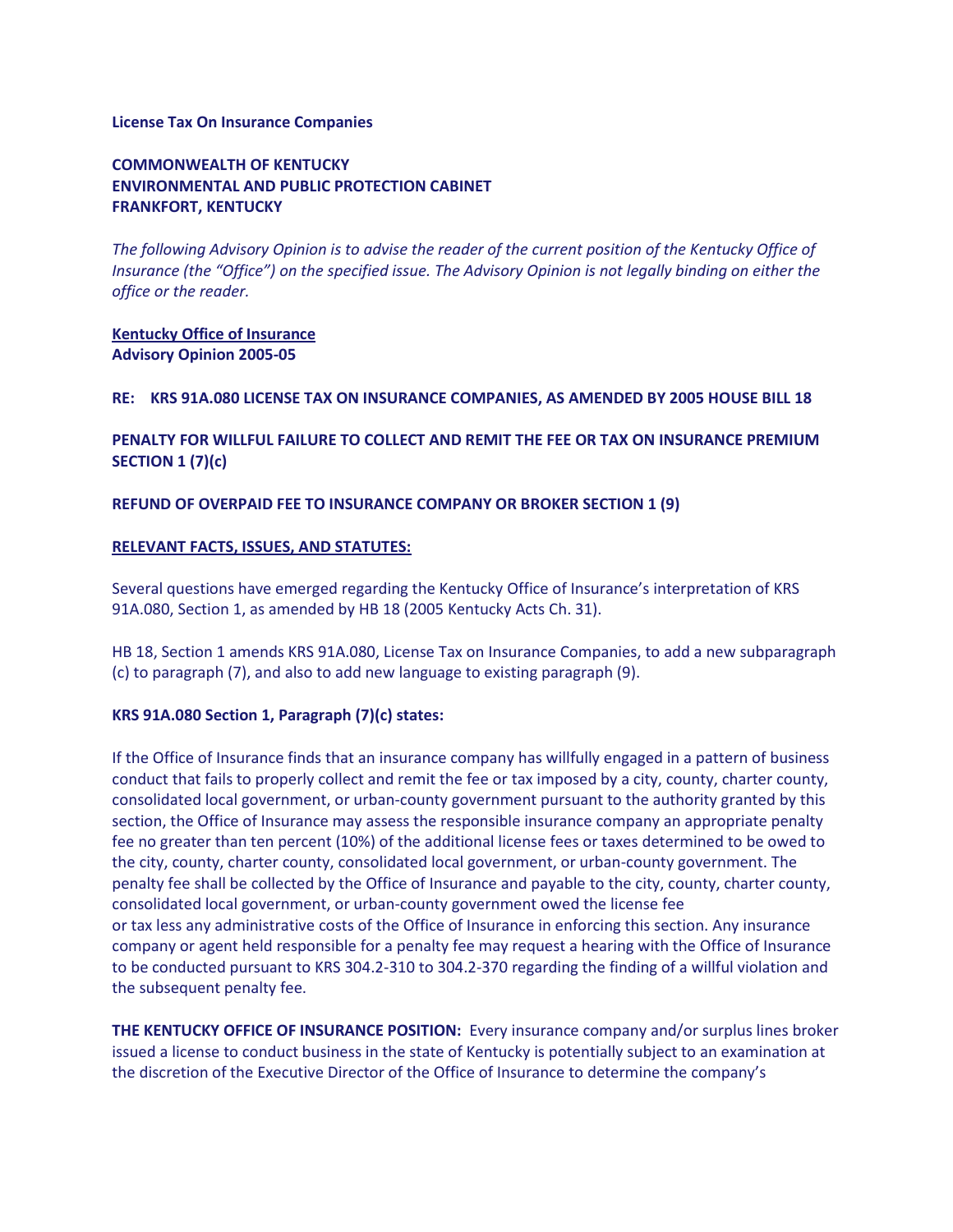compliance with all Kentucky insurance laws. Typically, one of the areas reviewed during the course of an examination is compliance with KRS 91A.080, which now includes the amendment made in HB 18.

In addition to discretionary examinations, KRS 91A.080 authorizes the Kentucky Office of Insurance to examine compliance with the statute at the request of a taxing authority. The cost of such a compliance examination is borne by the requesting taxing authority. The purpose of the compliance examination is to determine whether the fees or taxes imposed on insurance companies and brokers pursuant to KRS 91A.080 are being properly collected and remitted.

If during the course of an examination of an insurance company or surplus lines broker as described above, the Kentucky Office of Insurance finds that the insurance company willfully engaged in a pattern of conduct that fails to collect and remit the fee or tax set by a taxing authority on insurance premiums, the Kentucky Office of Insurance has the authority to take any combination of the following administrative actions:• The Office may assess a penalty no greater than 10% of the fees and taxes owed, if the amount of fees and taxes owed can be determined by the Office;

• The Office may require the insurer or surplus lines broker to pay interest on any tax not paid by or on the due date. Any penalty assessed will be separate, and in addition to any interest due on any license fee or tax not paid on or before the due date as defined in KRS 131.010(6) from the date due until paid; and

• The Office may pursue additional administrative remedies authorized by KRS Chapter 304, Subtitle 99 including civil penalties, a revocation or suspension of the insurer's or broker's license, remedial measures, or any combination of these administrative remedies.

The Kentucky Office of Insurance will oversee the collection and payment of penalties due in accordance with HB 18, Section 1, Paragraph (7)(c) and any applicable interest, and will order such payments to be made directly to the taxing authority.

## **KRS 91A.080 Section (9) as amended states:**

Any insurance company or agent that overpays any license fee or tax to a city, county, charter county, consolidated local government, or urban-county government shall be refunded the amount overpaid. If it is determined that an insurance company or agent paid a license fee or tax to a city, county, charter county, consolidated local government, or urban-county government based upon premiums collected upon lives or risks which are discovered to be located outside the legal corporate limits of the city, county, charter county, consolidated local government, or urban-county government which was paid the license fee or tax, the insurance company or agent shall be refunded those license fees and taxes within ninety (90) days of notice to the governmental entity paid.

**THE KENTUCKY OFFICE OF INSURANCE POSITION:** The amendment in paragraph (9) of KRS 91A.080 requires that a fee or tax, which was overpaid, or incorrectly paid, based upon premiums collected outside of the taxing authority, be refunded back to the insurance company or broker within ninety (90) days of the notice to the governmental entity paid.

It is the opinion of the Kentucky Office of Insurance that KRS 91A.080 does not prevent an insurer from taking a "refund" in the form of credits against future taxes owed. In the past, taxing authorities were allowed to take credits against future taxes owed for overpayments. Continuing the practice of using credits to off-set payment of taxes owed is an acceptable form of "refund" that is consistent with the language of KRS 91A.080.